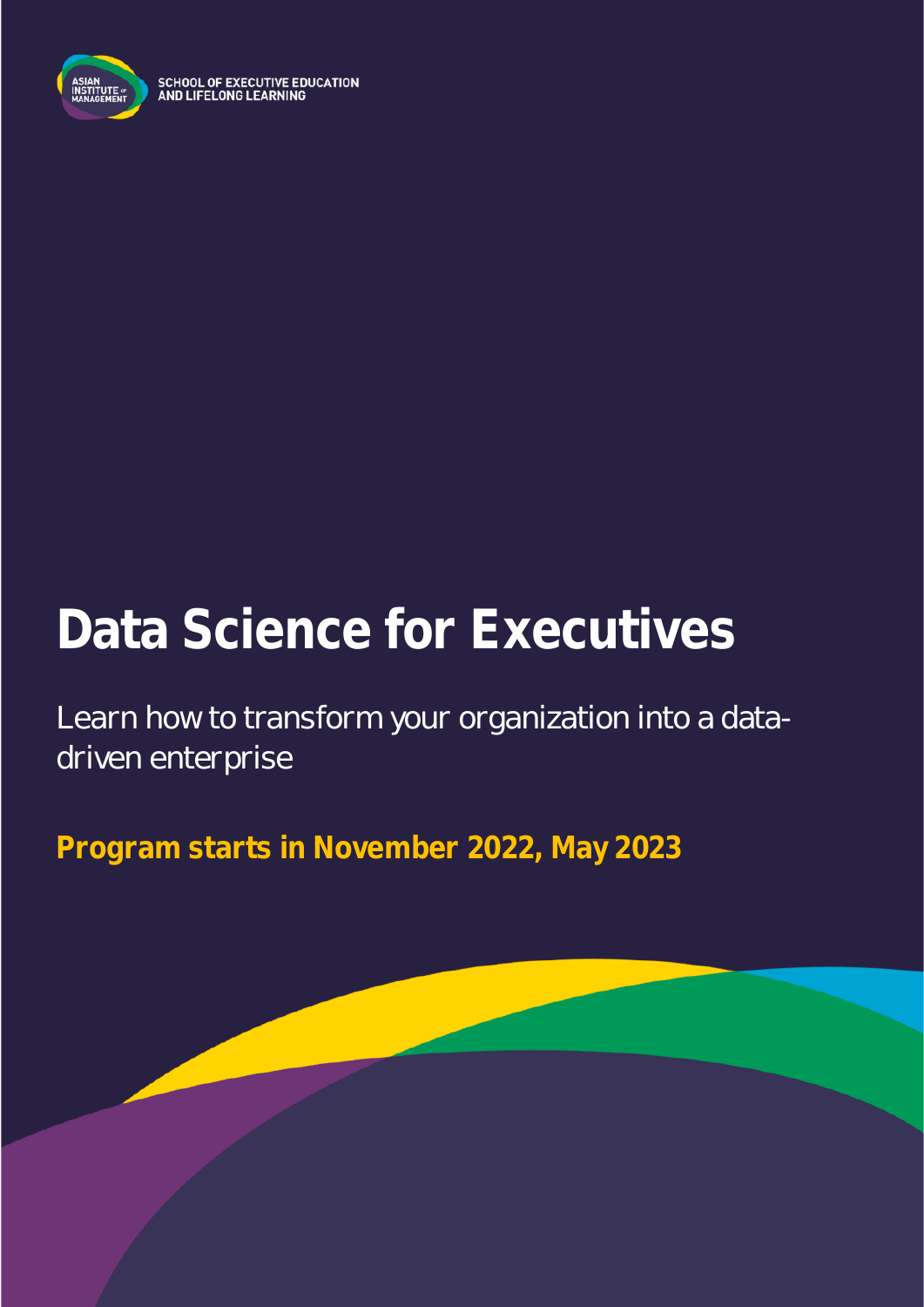

### **Data Science for Executives**

Learn how to transform your organization into a data-driven enterprise

In today's data-driven environment, organizations rely on business intelligence systems and trustworthy data sources to drive strategic planning and decision-making processes to quickly respond to market opportunities. The vast amount of data generated daily compels companies to keep pace in an increasingly complicated world. Being up to speed on data science to better understand market shifts, competently manage risks, and improve the company's profitability is a must.

The course will introduce the fundamentals of data science and the latest trends in the field, including artificial intelligence. Sessions will explore a variety of data-driven approaches, frameworks, and business models that serve to guide the creation of innovative products. The program will cover topics such as the Fourth Industrial Revolution, Big Data, Data Science, the Economics of Artificial Intelligence, Asking the Right (Analytics) Questions, Data-driven Decision-making, Data Strategy and Governance, and Building and Managing Data Science Teams.

#### **PROGRAM OBJECTIVES**

Participants are expected to learn by doing. They will describe, analyze, and interpret data and models with simulations, MS Excel, and/or Tableau. One important lesson of this course is understanding the basic techniques in data science and knowing when to use them. More importantly, participants will gain a data-driven mindset as a result of the substantial, hands-on sessions.

#### **WHAT YOU WILL LEARN**

- Broaden your knowledge in analytics and gain a high-level understanding of the Fourth Industrial Revolution, Data Science and Artificial Intelligence, including Data Strategy and Data Governance;
- Ask the right analytics questions anchored in maximizing the ROI from DSAI;
- How to transform your organization into a data-driven enterprise that fully appreciates the economics of DSAI; and
- Recognize the opportunities and anticipate problems when investing in DSAI and taking on digital transformation journey.

#### **KEY BENEFITS**

At the end of the course, participants will have learned the foundations and trends of data science, sharpened their skills for mining available data, and established a data-driven approach for making sound business decisions within their organizations.

#### **WHO SHOULD ATTEND**

This program is highly recommended for Entrepreneurs, Business Leaders, Supervisors, Managers, and Information Technology Specialists who have the responsibility of collecting and mining business, financial, and customer information, and translating these into business insights for sound decision-making. The program is designed as a beginner to intermediate course on Data Science and the lessons are relevant across all industries.

#### **OVERVIEW PROGRAM SCHEDULE**

November 11 and 12, 2022 9:00 AM to 5:00 PM (GMT+08) on all dates 2 Full Days (Face to Face)

May 16, 18, 23, May 25, 2023 Tuesdays & **Thursdays** 

8:30 AM-12PM (GMT+08) on all dates

#### **PROGRAM FORMAT**

Delivered online via live virtual interactive sessions in Zoom

**PROGRAM FEE** PHP 95,000.00 or USD 1900.00 \*USD 1 = PHP 50.00

#### YOUR PROGRAM FACULTY



**Erika Fille T. Legara, PhD** Associate Professor, Data Science Aboitiz Chair in Data Science Asian Institute of Management

To find out how you can participate, contact us at [SEELL@aim.edu](mailto:SEELL@aim.edu) or visit<https://go.aim.edu/seellinquiries>

Download our latest program calendar at <https://go.aim.edu/seellprogramcalendar>



#### **FOR INQUIRIES:**

School of Executive Education and Lifelong Learning, Asian Institute of Management Eugenio Lopez Foundation Building, Joseph R. McMicking Campus 123 Paseo de Roxas, Makati City Philippines 1229 [SEELL@aim.edu](mailto:SEELL@aim.edu) | +632 8892 4011 | www.aim.edu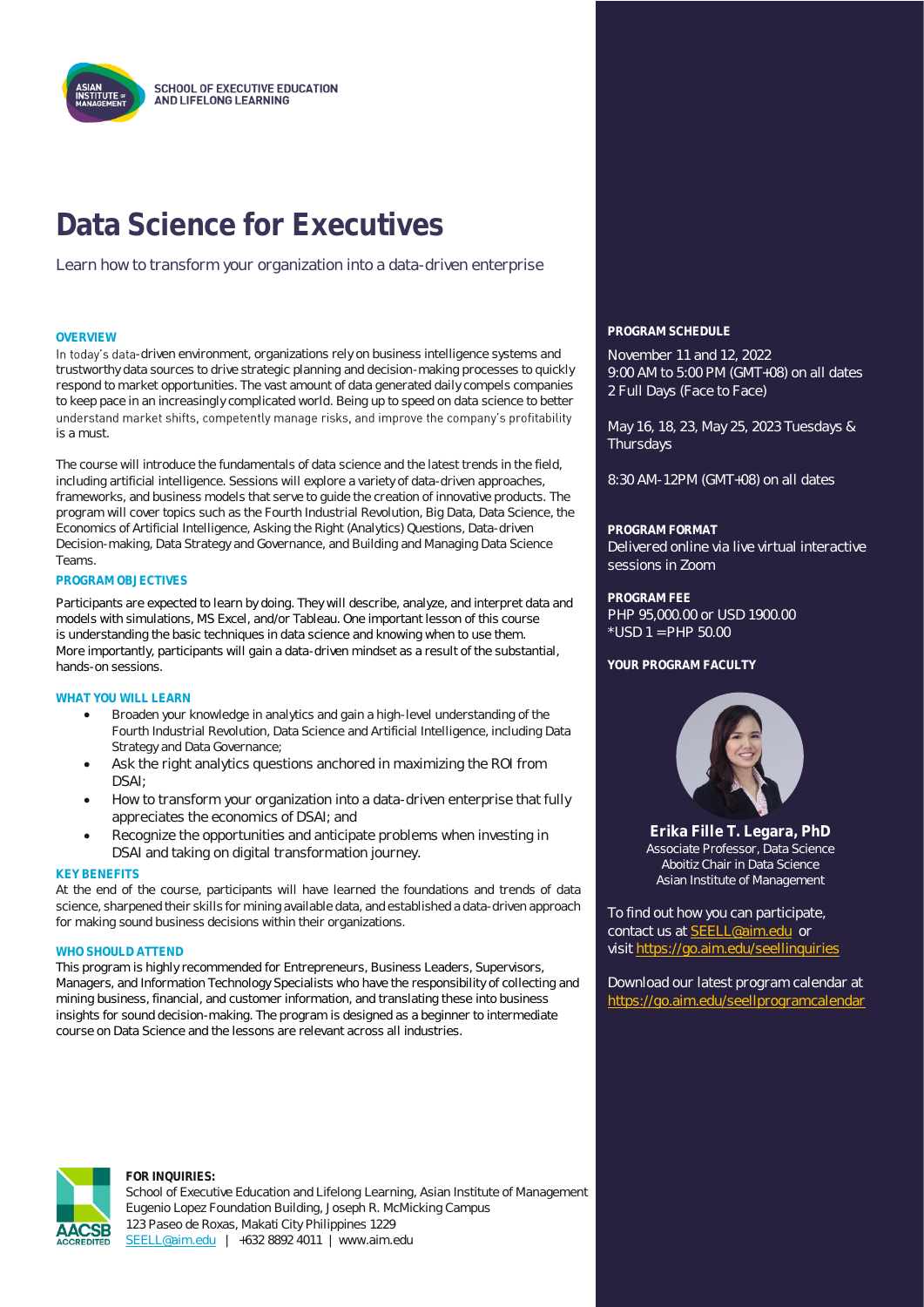

## **Your Program Faculty**



### **Erika Fille T. Legara, PhD**

Associate Professor, Data Science Aboitiz Chair in Data Science Asian Institute of Management

Erika holds an Aboitiz Chair in Data Science, a professorship at the Asian Institute of Management (AIM) where she is also the Program Director of the Master of Science in Data Science, one of the leading Data Science graduate programs in the region that she helped launch and design. Dr. Legara is also the Deputy Managing Director of the Analytics, Computing, and Complex Systems lab (ACCeSs) at AIM. She specializes in Data-driven Analytics and modeling, computational Social Science, Network Science, and agent-based modeling.

Her current research is geared towards understanding complex systems through the Data Science lens and determining the mechanisms that drive and control them - from cities and societies, to financial and economic systems, to business institutions. At present, she is involved in a few MNC-funded and government-funded projects.

Erika obtained her PhD in Physics from the University of the Philippines-Diliman, garnering the Most Outstanding Graduate Student Award and the Edgardo Gomez Excellence in Dissertation Award in 2011. She is one of this year's recipients of the NAST Outstanding Young Scientist award; NAST is the Philippines' highest recognition and scientific advisory body. In 2018, she was recognized as one of the honorees of the 2018 The Outstanding Young Men award, the most prestigious leadership award given to Filipinos under 40. In June 2019, Erika made it to the Generation T Asia list - definitive list of young leaders shaping Asia's future. She was awarded for equipping Filipinos for a data driven future. Prior to joining AIM, Erika was a scientist at innovation think tank A\*STAR, Singapore. At A\*STAR, she was involved in multiple projects with various government agencies and industries, including multinational companies, either as a Principal investigator, co-principal investigator, or Research Scientist.

Aside from the Data Science courses she teaches under the MSDS program, Prof. Legara also offers Business Analytics under AIM's Executive MBA program. She's also a visiting professor of Business Analytics at the Nagoya University of Commerce & Business.



**FOR INQUIRIES:** School of Executive Education and Lifelong Learning, Asian Institute of Management Eugenio Lopez Foundation Building, Joseph R. McMicking Campus 123 Paseo de Roxas, Makati City Philippines 1229 [SEELL@aim.edu](mailto:SEELL@aim.edu) | +632 8892 4011 | www.aim.edu